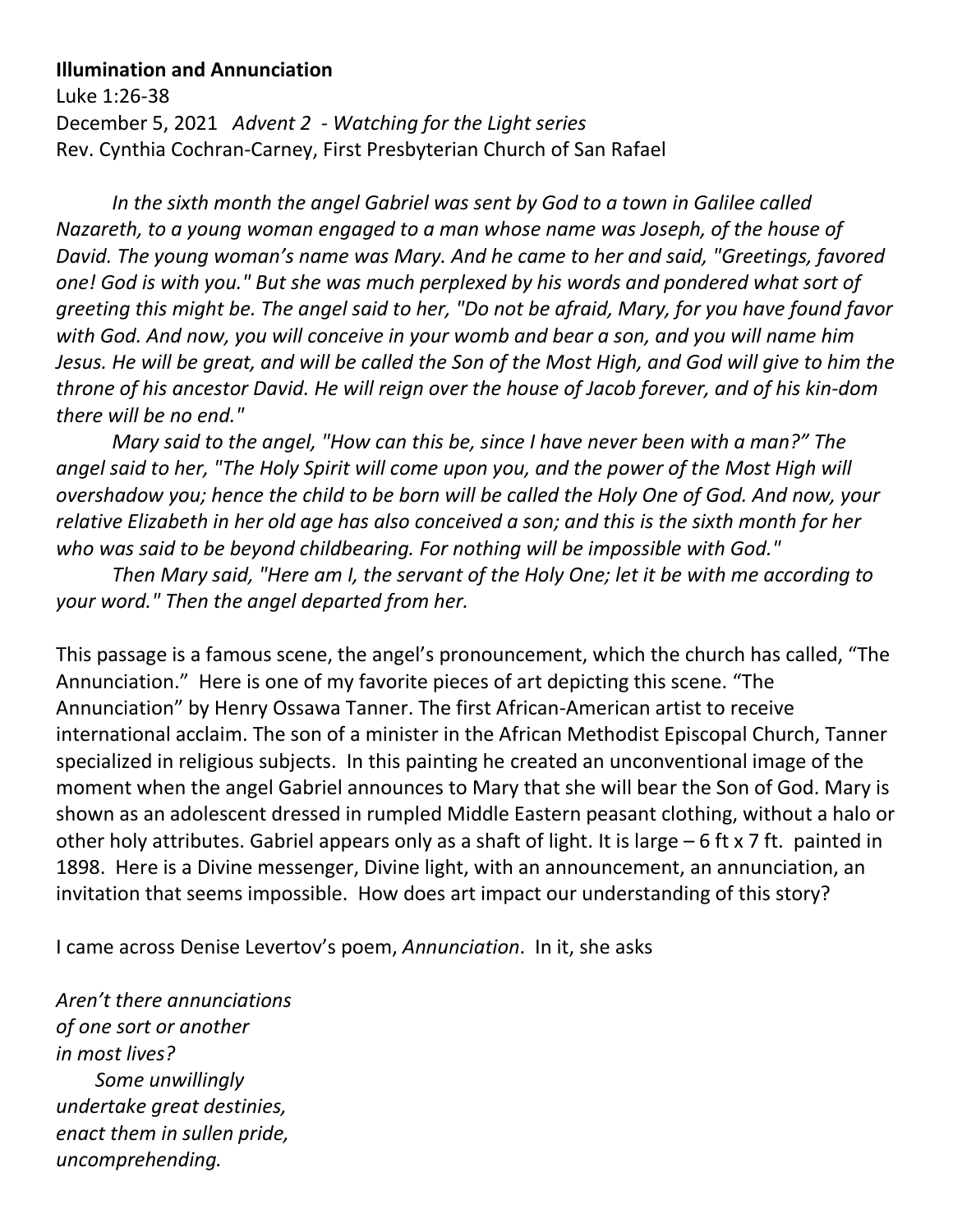*More often those moments, when roads of light and storm open from darkness in a man or woman, are turned away from in dread, in a wave of weakness, in despair and with relief. Ordinary lives continue. God does not smite them. But the gates close, the pathway vanishes.*

The suggestion that we all have annunciations, of divine invitation feels like a stretch sometimes. I keep thinking about the difference between last December and this December. December 2020 in the midst of the Covid 19 pandemic - When life and the church were quiet and we had very little was on our calendars. Was I more open to divine invitations? And now in this December when more is happening in life and the church and the world, am I likely to miss a divine invitation? So often when I end my days with watching the news in openmouthed horror and sorrow, it feels a bit farfetched for me to imagine being invited by the divine into something extraordinary.

But imagine this is true. Imagine that we are. (Because it is. We are). Imagine for a moment how we might greet these annunciations.

Many people, this poem suggests, do great and valuable things in life without any awareness of or appreciation for it. They go through life unaffected, oblivious to ongoing unfolding story of Divine healing and reconciliation in the world and in their lives.

Others come to their annunciation moments with definite awareness, and so also fear and trembling at the terrible toll that risking will likely take on their equilibrium. They back slowly away from the moment of change and choice, turn away and sit back down in their perpetual risklessness, preferring the delusion of safety, the illusion of inertia, to radical trust. And often these people do not get to be part of the marvelous things beckoning them to life, a deeper life, a fullness.

But Mary. She was open and ready when God's Yes came.

God said, I am about to do the unfathomable. You, Mary, will be in this with me. And she met the moment with her heart open. She saw it for what it was, and she heard the Angel Gabriel when he told her, "Do not be afraid."

What is it to say Yes to God's yes? To meet your annunciations when they come? To allow yourself to take them in - to be taken in - with bewilderment, curiosity, willingness, and courage?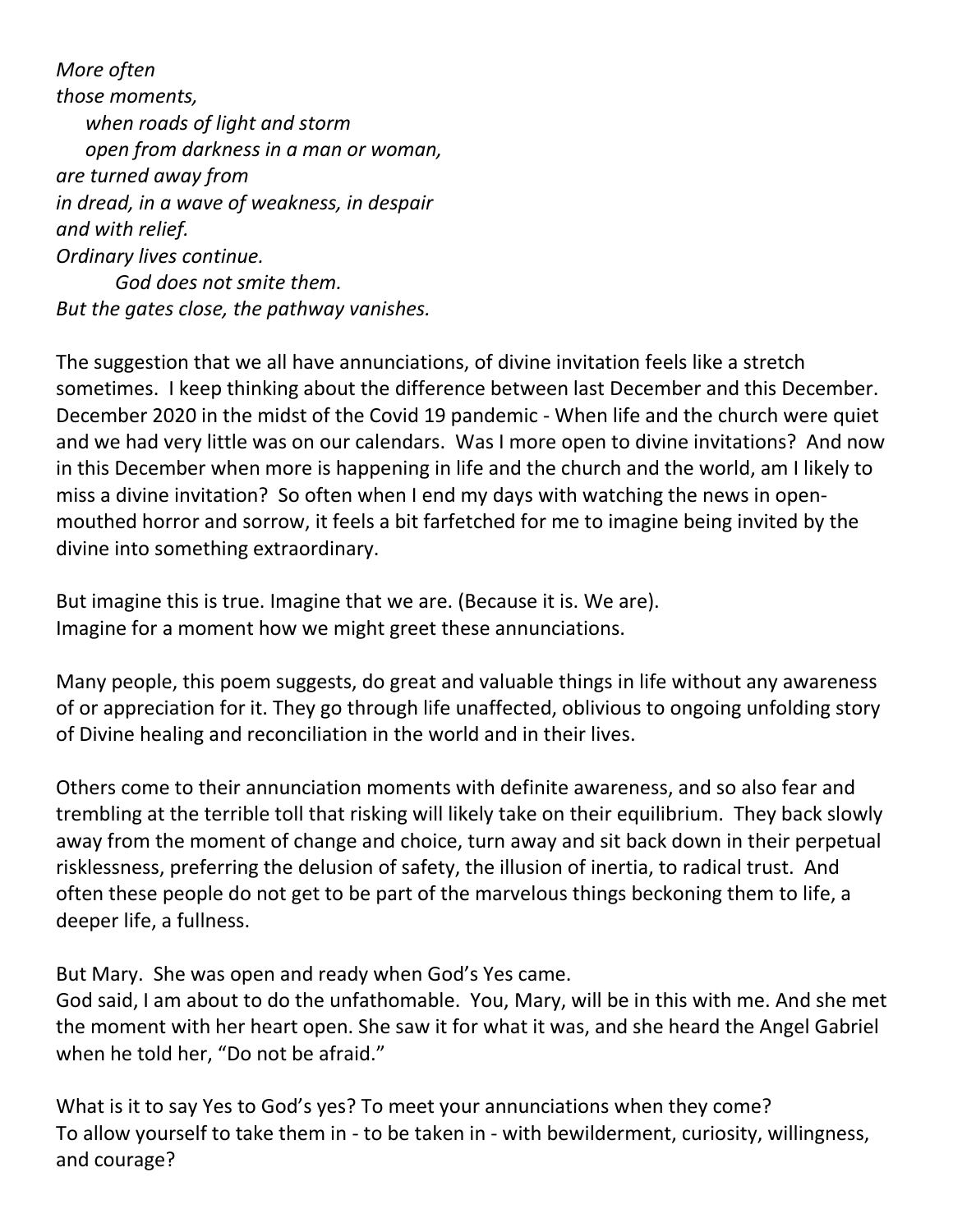In response to the annunciation, Mary asks a question - How can this be? Explaining to her celestial visitor the biological impossibility of the thing he is announcing. It is impossible. But impossibility is how God always chooses to come.

Nothing is impossible for God, Gabriel answers Mary.

And Mary says Yes. She says Yes to becoming the mother of Love Incarnate.

In her sermon on this passage, Rev. Kara Root offers this insight.

There's a saying in NVC – non-violent communication, that we've studied a bit around here – that every No is a Yes to something else. When someone tells you No, they are saying yes to another thing – whether they are needing space, or autonomy, or have made other plans with someone else - there is always a Yes somewhere inside the No.

I want to suggest the opposite is true as well, for us finite creatures. There is always a No inside our Yeses. When we say Yes to something, we are saying No to other things – every other option, in fact. Yes to tacos means we're not having soup. Yes to marrying this person means No to other people and paths. (1)

When we say Yes, especially to God, Divine Mystery, we are called to renounce something. We must let something go. To let it die. Something we've thought our life would be or already was, something must die, part of our ego, our false self, the narratives we tell ourselves.

Most often what dies was not really giving us life to begin with, we only thought it was. But sometimes we are called to let go of good things. Things that are giving us a good life, making us happy and stable.

Mary was engaged to a kind and decent man, about to start her life. A good life. A happy, ordinary, stable life. And when she says Yes to God, all that disappears. Mary is being pulled into God's drama of redeeming love of the world, and it means she is no longer going to be who she was. The Annunciation could very well be called The Renunciation. Gone is the life she had embraced for herself, the path so neatly laid out before her, she renounces it here.

Jan Richardson's poem, "Gabriel's Annunciation," begins with these words, For a moment, I hesitated, on the threshold, For the space of a breath I paused unwilling to disturb her last ordinary moment, knowing that the next step, would cleave her life,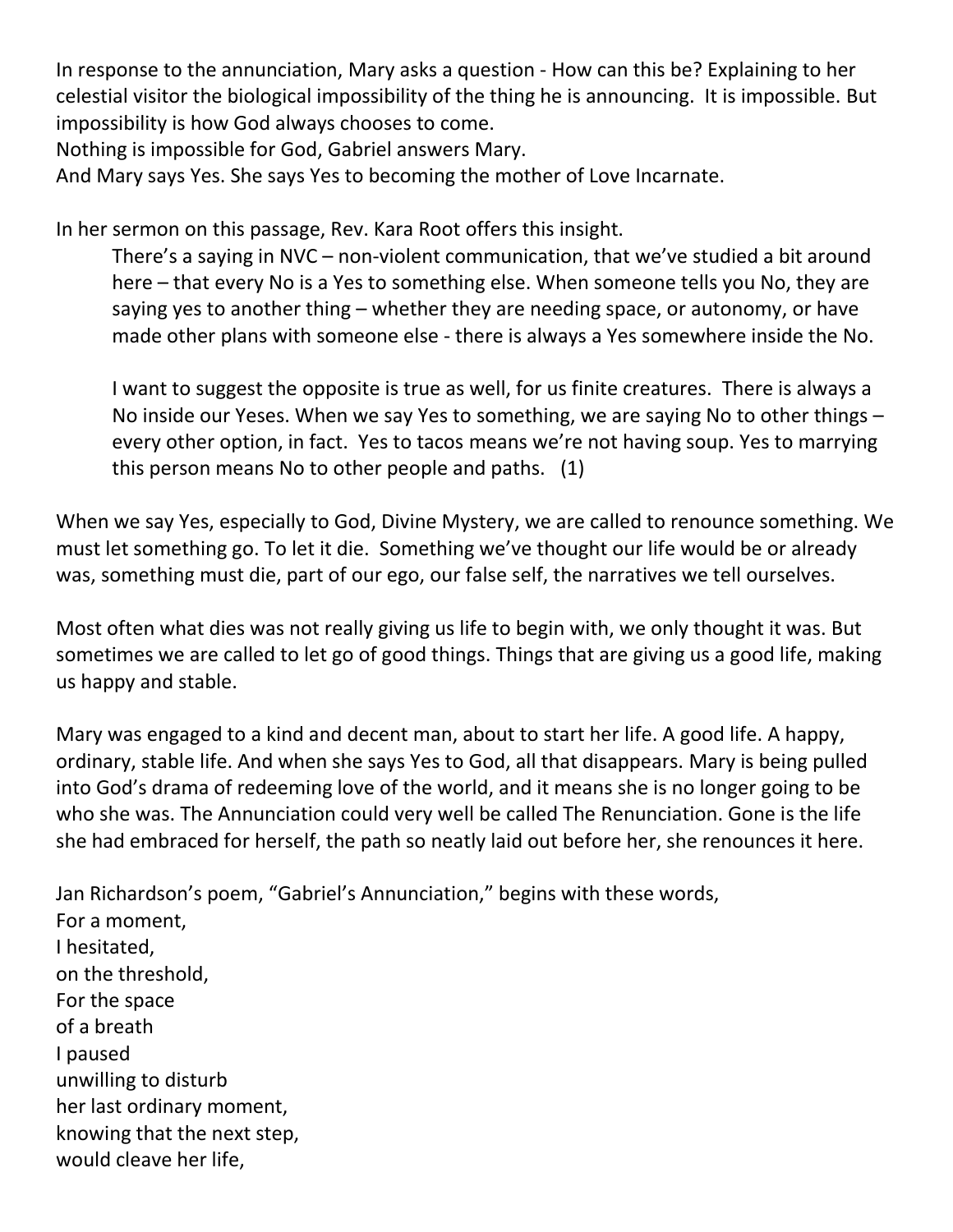that this day, would slice her story in two dividing all the days before from all the ones to come (2)

How vulnerable it is to let go of all that gave your life meaning and purpose and order and jump into the unknown like this! But she does, she lets all of it go in order to participate with God in something bigger.

Don't be afraid, the angel says. Not because suddenly everything will be steady and safe. It's decidedly not safe, and it's most certainly not steady. It's absolutely risky and will for sure change everything. Don't be afraid because the one who calls you is God. You are held in God's love, joined in God's purposes.

Maybe the angel could have said, "Keep watching for the light in your life and in the world. God is turning the world upside down and you are part of that in big ways and small ways."

That is our theme for Advent. How do we see Divine light each day as we ponder the birth of Jesus this year? And what kind of annunciations might be happening in us? To us? What does that even mean - that God is doing something greater, and that God might interrupt our lives and call us into it?

Perhaps the invitation to you this week is this, What would it be to go through your week assuming God is alive and active in the world? What if you lived this week like this is true?

But let's go one step farther, if you're willing, and say, not only is God alive and active in the world, God is inviting you – specifically you – to participate in God's schemes. You don't know when or how the invitation will come, but your annunciation, that is, your belovedness and chosenness in God for a purpose, is as real for you as it was for Mary. There will be specific callings just for you. People who come across your path, a phone call, a question, an opportunity you will recognize, a vulnerability you're invited to share.

Will your moments be lived be grudgingly or unaware? Will you recognize the cost and back away from the invitation? Or will you open your heart and life and join in what God is wanting to do through you?

We do not say Yes to God alone – we are given each other, given to each other, and there we find God – in words and acts of kindness and healing and hope that pull us out of ourselves and the minutia of our self-absorbed worlds, or out of our fear about the general state of things, and into action, along with the God who is already always acting.